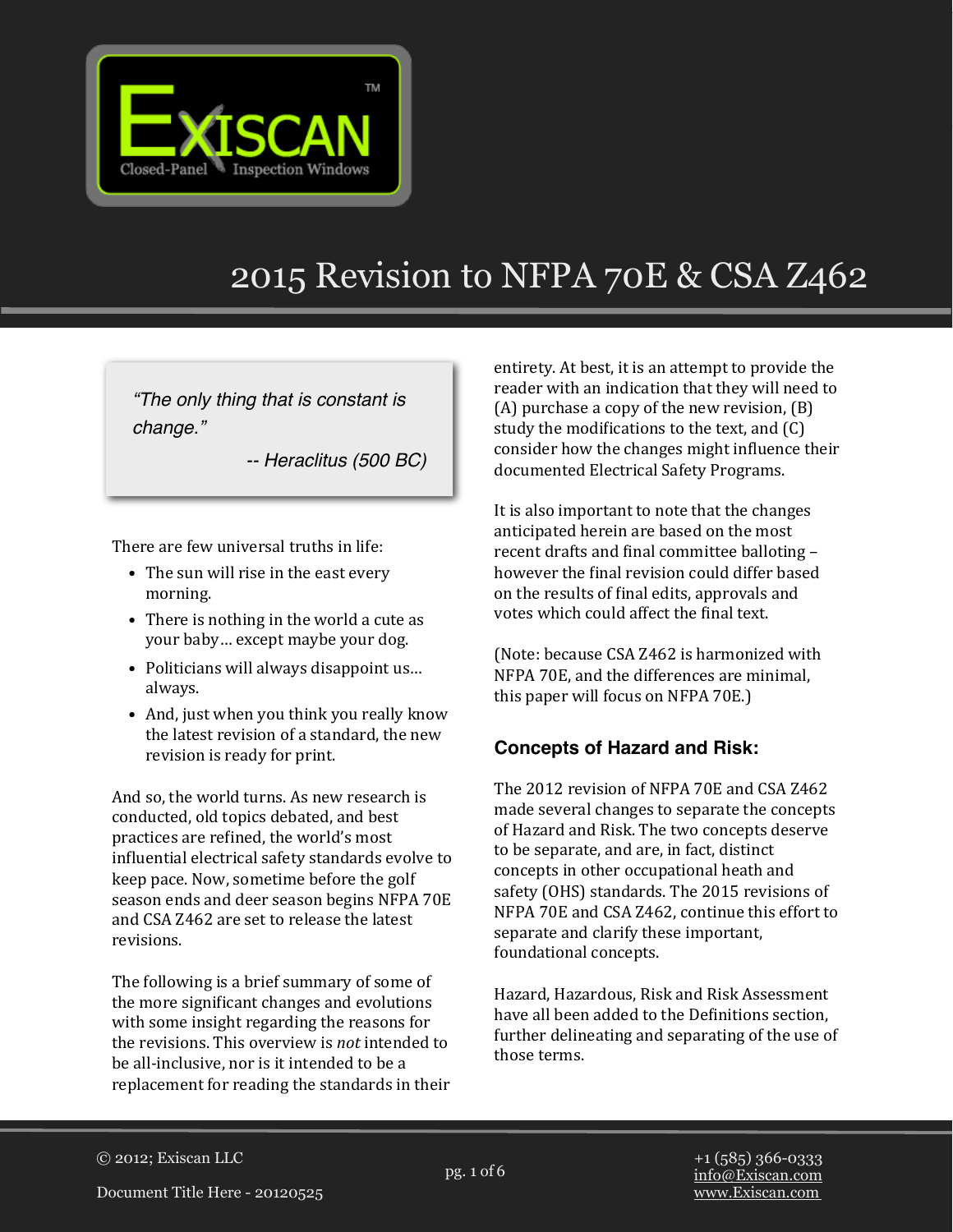Whereas a *Hazard* is the *source* of potential injury, or damage to a worker's health; *Risk* is a combination of the *likelihood* and *potential* severity of that injury (paraphrased).

Consequently, any references to the hybridized "Hazard/Risk Categories" (or HRC) have been replaced with the more accurate and descriptive "PPE Category".

The various forms of "Hazard Analyses" have been changed to "Risk Assessments" which:

- *Identify* the hazard(s)
- *Estimate* of the potential *severity* and *likelihood* of injury / harm
- Determine what if any *protective measures* are appropriate.

These changes might not appear significant at first glance, but they are significant in the way that they bring these standards in line with other safety standards. And as you will see, they have a great deal of impact on the Task Tables in  $130.7(C)(15)$ .

#### **Other Global Changes:**

The term "harm" has been clarified to read. "injury or damage to health."

Because "probability" has the connotation of a mathematically derived calculation, the 2015 revisions of 70E and 7.462 will refer to the "likelihood" of an event.

In a continuation of the effort from the 2012 revision, all references to Flame Resistant or "FR" are changed to Arc Resistant or "AR." It is an important detail that seeks to eliminate any potential confusion with regard to PPE appropriate for use around a potential Arc Flash Hazard. 

#### **Scope (for NFPA70E only):**

Traditionally, the Scope of NFPA 70E has seen very few changes over the years. This cycle, however, brings about a few notable exceptions. For consistency with related standards and industry best practices, and to emphasize the importance of safety-related maintenance and administrative controls (such as training) the revised scope will also include "safety-related maintenance requirements, and other administrative controls." The committee also added an informational note warning that the highest risk of electrical-related injury "for other workers involve unintentional contact with overhead power lines and electric shock from machines, tools and appliances..." The addition of this note to the Scope continues the efforts to impress upon readers that electrical safety is something that effects workers across the organization -- not just the electrical group.

The most significant change to the scope, however, resulted from an MSHA (Mining Safety & Health Administration) decision to accept the NFPA 70E standard in much the same way that OSHA does, making it a de facto electrical safety standard for the mining industry. Consequently, the exemption for mining applications previously found in the Scope  $[section\ 90.2(B)]$  will be removed in 70E-2015.

#### **Prohibited Approach Boundary:**

The *Prohibited Approach Boundary* (distance from a conductor that was considered the same as making contact) has been eliminated from the definitions after some interesting debate. 

Those who advocated for it's continued inclusion in the standard generally thought that it underscored the difference between working in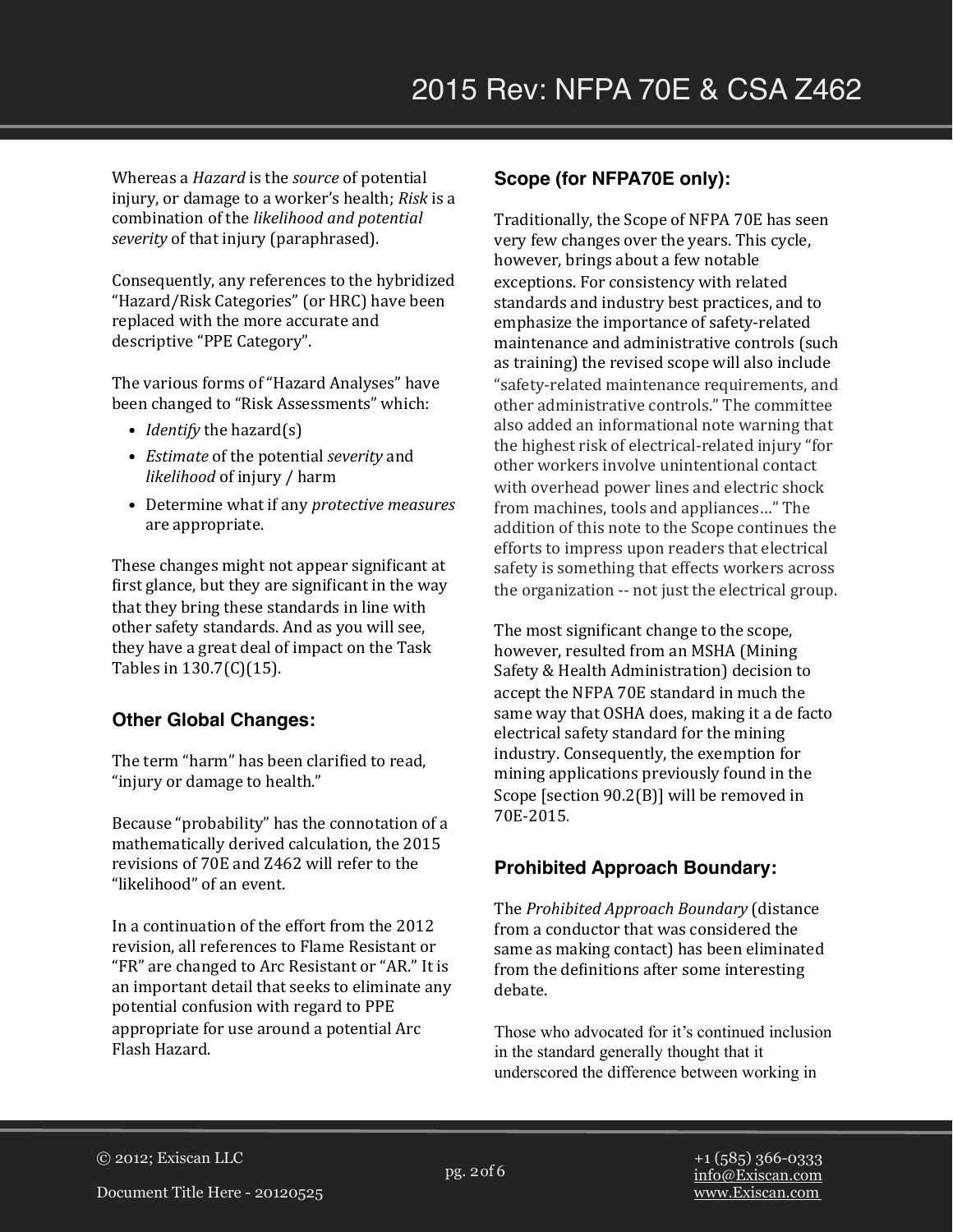contact with the conductor versus working in proximity that would require shock protection.

The Committee determined that previous changes to the standard have made the *Prohibited Approach Boundary* obsolete since it no longer triggers any behavior on the part of the worker or Manager. Generally speaking:

- The *Limited Approach Boundary* defines the boundary for unqualified workers.
- The *Restricted Approach Boundary* defines area in which qualified personnel are required to utilize PPE to prevent shock.
- The *Arc Flash Boundary* defines the area where arc resistant PPE is required.

But the *Prohibited Approach Boundary* had no actual instructional value within the standard -- no requirements associated with it -- it had essentially become an answer to a trivia question. The committee ultimately decided that the term added a layer of complexity and was a possible source of confusion without actually adding any direction to the user.

#### **Maintenance and Your ESP:**

The *Electrical Safety Program* (formerly 110.3) is being moved to the beginning of Article 110, General Requirements for Electrical Safety-*Related Work Practices,* to provide clarity since the implementation of an Electrical Safety Program (ESP) would naturally be the first element of the section that an employer would address, followed logically by the other considerations of the section (Training, Relationships with Contractors, etc.).

As with the previous (2012) revision, and as we saw earlier within the Scope, maintenance is once again being placed front-and-center as a keystone of electrical safety. After the

mandate that the employer must implement an *Electrical Safety Program*, the first consideration listed [110.1(B) *Maintenance*] is that the ESP must give consideration to the equipment maintenance.

Because improperly or poorly maintained electrical equipment can result in failures, and can result in longer clearing times, personnel safety is directly affected by the condition of the equipment in their proximity. It only makes sense that the standards would continue to focus attention on the condition and maintenance of the equipment. We will see this again in the Task Tables in Article 130.

#### **Auditing and Training Intervals:**

Auditing the Electrical Safety Program  $[110.1(I)]$  will continue to be required at intervals of three years or fewer. But the audit of *Field Work* (to verify that workers and managers are following the ESP procedures) will now be required at least annually (whereas there was no prescribed interval previously). 

Annual auditing of field work actually brings the section in line with various training intervals required in Article 110.2 (*Training Requirements*) of the standard. The annual training or refresher is required for aspects of emergency response training, including contact release, CPR, AED, as well as for training verification.

## **Normal Operation:**

Do you wear a full "bomb suit" to plug in your laptop, or when you walk past an MCC? Then you will be very interested to learn about the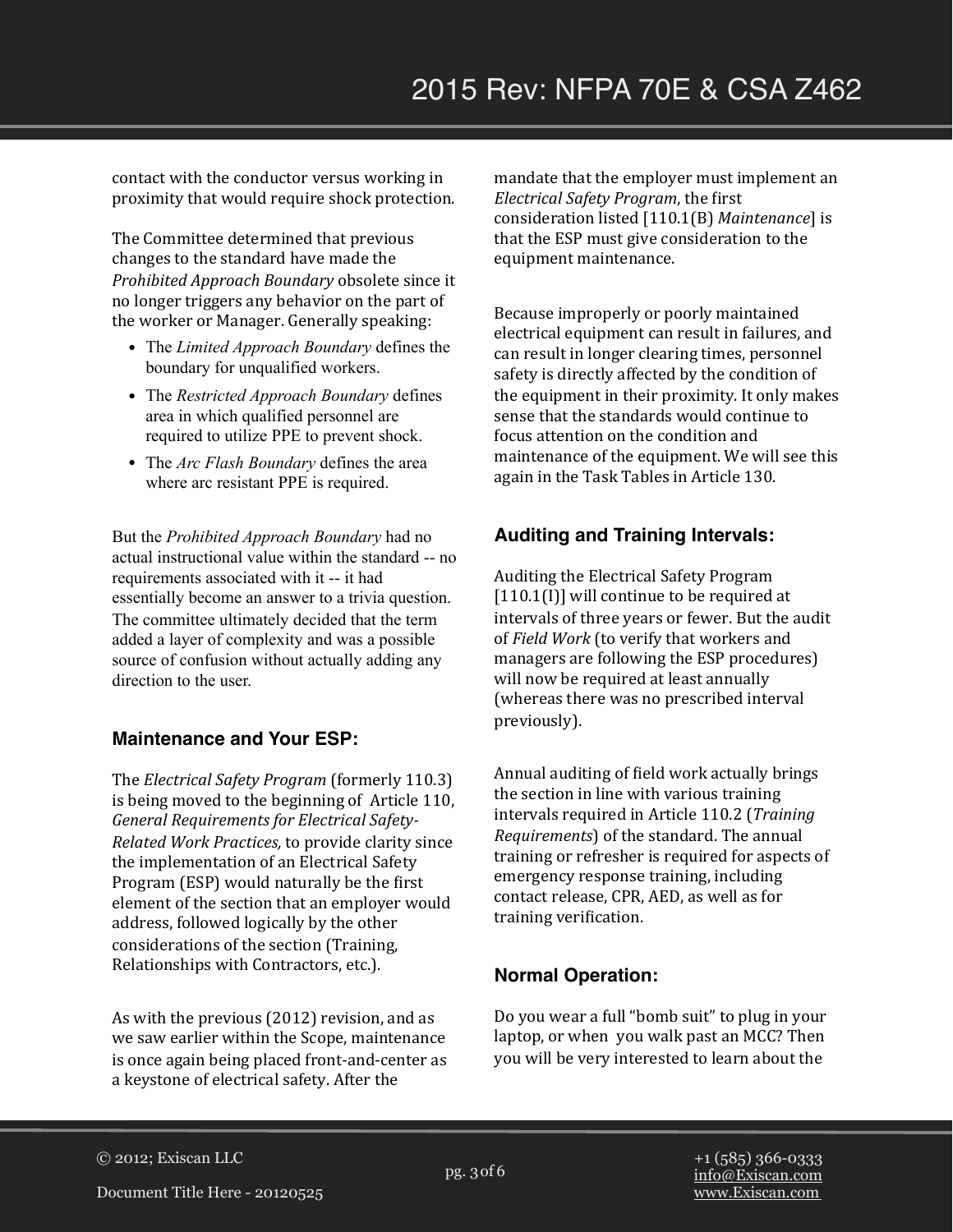*Normal Operations* clause to the *Energized Work* [130.2(A)] section.

Past revisions added Informational Notes to indicate that enclosed electrical equipment that has been properly installed and maintained, and is under normal operating conditions is "not likely" to pose an a hazard. NFPA 70E-2015 will move this concept to the body of the standard, the reader is now given clear direction that *Normal Operation* of equipment will be permitted as long as the equipment is properly installed and maintained, doors and covers are closed and secured, and there is no evidence of pending failure. We will see these points echoed in the Task Tables later in article 130.

#### **Energized Work Permits:**

The requirements around *Energized Work Permits* (EWPs) have been loosened and clarified. No longer are the *Limited Approach Boundary* or the *Arc Flash Boundary* triggers for requiring a EWP. Instead, the permits will be required when working inside the *Restricted Approach Boundary* and, as previously, when conductors are not exposed, but there is an increased risk of injury due to arc flash.

The *Exemptions to Work Permit* also saw clarifications. As before, a permit is not required for testing and troubleshooting. Thermography, visual inspection, general housekeeping, access and ingress with no electrical work are all exempt when done outside the *Restricted Approach Boundary*. An exemption will also exist for tasks that a risk assessment determines has no arc flash hazard.

#### **Selection of Arc Flash PPE**

The committee has added additional language to stop the all too common practice of mixing the method of selecting appropriate PPE. Users may either use the *Incident Energy Analysis* method, or the *Arc Flash PPE Selection Categories* method (formerly referred to as the Hazard/Risk Categories method), but not both on the same piece of equipment.

Furthermore, sites that perform an *Incident Energy Analysis* to generate the Arc Flash Hazard Analysis Labels, are not permitted to then compare the calculated  $cal/cm<sup>2</sup>$  value to the *Arc Flash PPE Levels* from the tables, and then list the *Arc Flash PPE Level* on the labels. Instead, PPE selection based on specific cal/  $cm<sup>2</sup>$  requirements would be appropriate.

Similar restrictions are repeated in the labeling requirements, stating that incident energy or PPE category can be listed on the labels, "but not both."

## **"No Bling Zone"**

Jewelry wearers take note: the standard has clarified an ambiguity with regard to when conductive articles such watches, necklaces, etc. can be worn. Leave the bling in your locker when you are going to be working within the *Restricted Approach Boundary*.

#### **Arc Flash Hazard Identification Table**

Gone are the traditional Hazard/Risk Category Classification (HRC) Tables. The former table method for selecting PPE based on classifications of equipment (which in turn is based on the voltage, available fault current, clearing time and minimum working distance) and the risk associated with the task. Consequently, lower risk tasks required less

pg. 4 of 6 © 2012; Exiscan LLC

Document Title Here - 20120525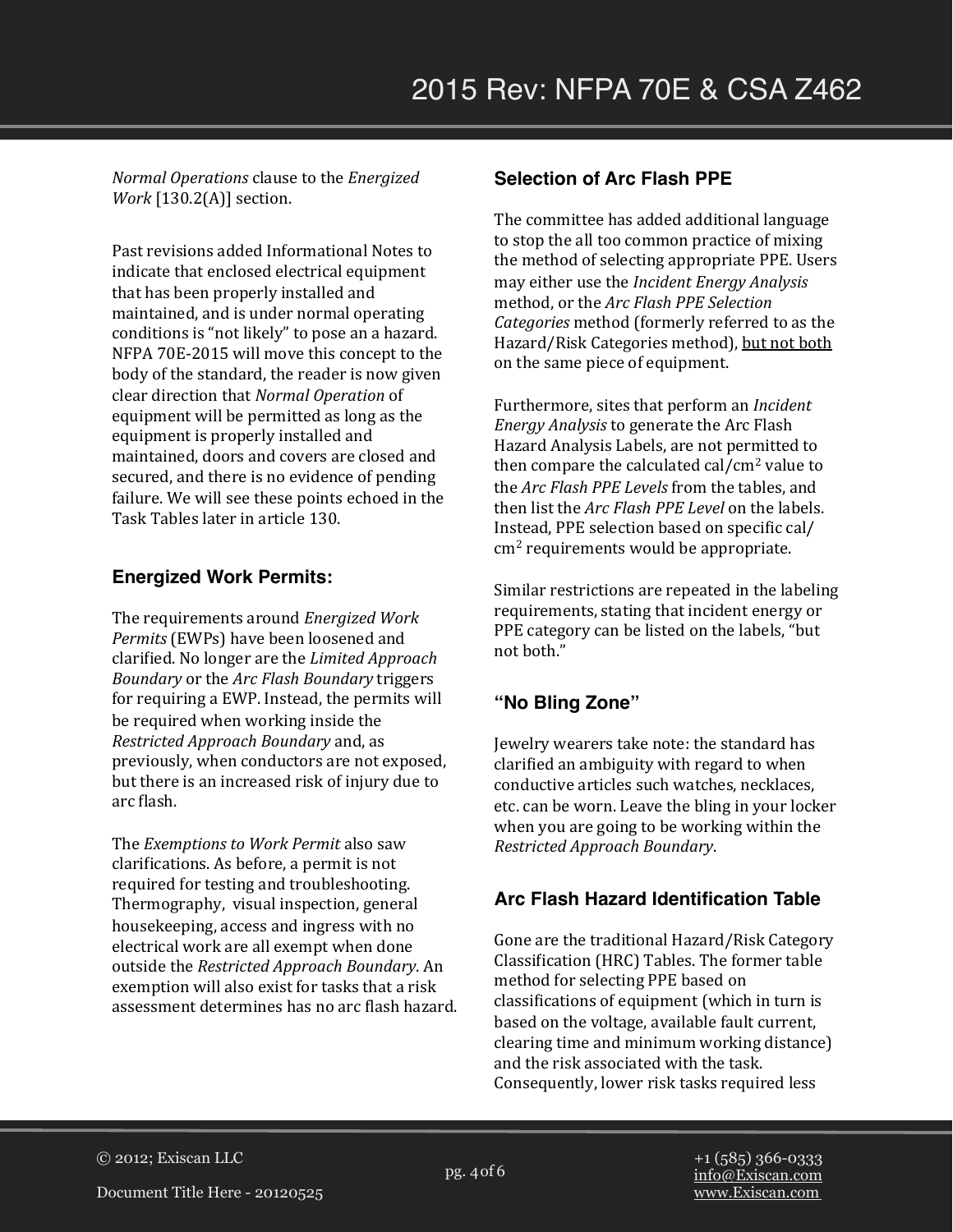PPE than higher risk tasks despite the fact that the thermal energy produced in an arc flash incident is in no way effected by the risk of the task. The potential result was that a worker could find himself under-protected.

It is worth pointing out that there has been no evidence to indicate that workers have been injured as a result of being under-protected when using the table method. However, the potential was there, and the committee addressed the potential issue proactively.

The new table method for PPE selection, separates the Tasks and the Arc Flash PPE Selection into two discrete tables.

The new Task Table identifies whether the task requires Arc Flash PPE or not. The determination is made based on whether the task increases the risk of triggering an arc event, and whether the equipment condition should be trusted, using the same criteria we saw earlier under *Normal Operation* (properly installed, properly maintained, covers secured, no evidence of impending failure)*.* The *Task*  Table combines AC & DC in the same table.

After the *Task Table* indicates that the task or equipment condition require personnel to utilize Arc Flash PPE, the user is instructed to consult the *Arc Flash PPE Categories* Table to determine what level of PPE is required. PPE requirements are based on the equipment parameters (similar to previous revisions: voltage, available fault current, clearing time and working distance). Whereas, previous revisions listed various levels of PPE for a category of equipment, now there is simply one level of PPE prescribed for each category of equipment.

*Arc Flash Boundaries* is a new column in the *Arc Flash PPE Categories* Table. The *Arc Flash Boundary* has been rounded up to the nearest foot for equipment falling into Category 2 or higher. Gone is the column indicating the requirement for rubber gloves. Similarly, the column for insulated tools no longer exists, but the *Insulated Tools and Equipment* section was modified so that the trigger to utilize insulated tools is now the *Restricted Approach Boundary* (as opposed to the *Limited Approach Boundary as with the 2012 revision*). 

## **PPE Category 0**

Category 0 PPE (formerly HRC 0) is no longer listed in the PPE Tables. Because users only consult the *Arc Flash PPE Categories* Table when they require Arc Flash PPE, any PPE listed in the table would have to be Arc Resistant. The former Category 0 was not actually Arc Resistant -- the cotton could ignite, it simply didn't melt. Eliminating Category 0 ensures that personnel who are at risk of encountering an arc flash will be dressed in materials that are Arc Resistant, which Category 0 never was.

One common complaint that people have with the elimination of Category  $0$  is that personnel will see it as a green light to begin wearing meltable fabrics when working with electrical applications. I would point out that a facility's Electrical Safety Program can require personnel to wear more conservative attire by making it part of their Electrical Safety Program, and site-specific policies. Furthermore, there are numerous references to the prohibition of wearing meltable fabrics as or with PPE.

## **Thermography**

The task of performing infrared thermography outside the *Restricted Approach Boundary* does not require the use of Arc Flash PPE as long as the equipment is properly installed, properly